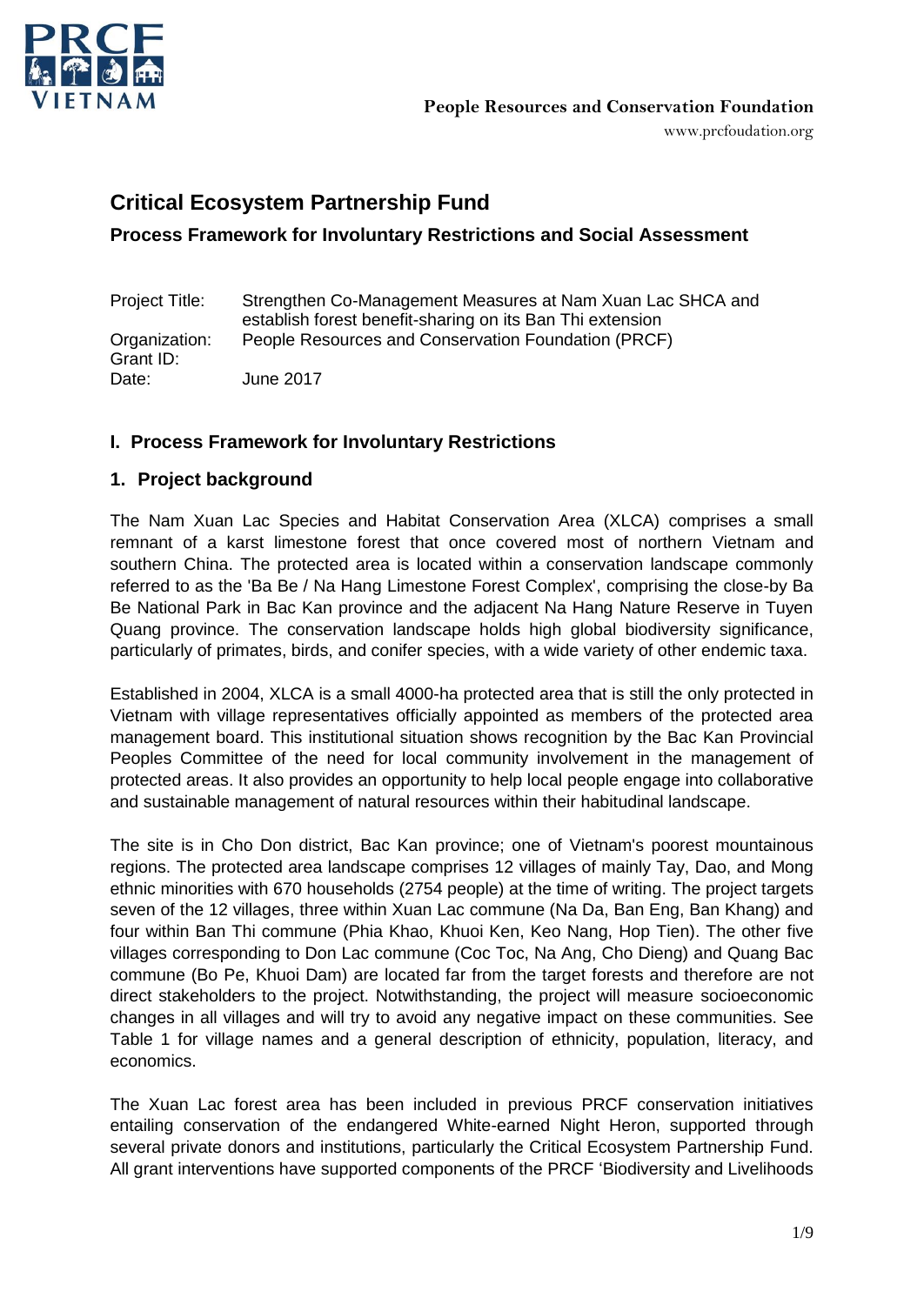Program' in Bac Kan province, of which a component targets community-based and led conservation in the Xuan Lan/ Ban Thi landscape.

Building on past and present work, the project will benefit biodiversity, forest conservation, and sustainable forest resource use in target areas of the conservation landscape. The project will promote a form of community-based sustainable use of forest resources, particularly non-timber forest products and strengthen the collaborative conservation model at Xuan Lac.

Local communities living in the XLCA landscape are highly dependent on the forest for their livelihoods, yet the government restricts their access to forest resources within protected area. The project proposes to change this situation by strengthening villager's voice in the decision-making processes taking place in conservation area management board. The project also proposes to enable controlled and sustainable harvests of selected non-timber forest products from the recent extension to the XLCA in Ban Thi commune. This will maintain access to forest resources, and empower villagers to take part in livelihoods development that is linked to forest protection and biodiversity conservation. The project will create community representation by establishing local stakeholder management groups to support decision-making processes for the reserve, itself already holding community representation within its management board. It will promote an innovative approach to forest management by linking livelihood development and support for conservation actions. The innovative action is to grant access and control to the harvesting of forest resources for local community members, specifically targeting non-timber forest products previously exploited with no measure of sustainability. This will be achieved through the establishment of a multiple-use zone in the proposed Ban Thi extension to the XLCA, for benefit sharing, comanagement, and sustainable use of non-timber forest products (NTFPs).

### **Project Approach**

As external pressures and demands on resource extraction continue to rise, and resources decrease in quantity and quality, the longer-term viability of XLCA forests to support local communities will greatly diminish. Discussions in seven villages of the Nam Xuan Lac surrounding Buffer Zone have revealed a general villager desire for assistance, particularly to strengthen their voice into the decision-making process regarding conservation of resources in the landscape, and their more active engagement in management of the protected area and its natural resources.

A multiple-use area within the XLCA reserve is in process of establishment and extension into the Ban Thi commune. This extension area is approximately 2,500 ha and through the project herein be been zoned for a multiple-use function, securing the rights of local communities to traditional forest usage, while maintaining the resource base and contained biodiversity. The project will outline objectives and actions for the sustainable use of the area. It will strengthen co-management measures to consolidate, solidify, and intensify, local community involvement in biodiversity conservation and management, while establishing sustainable mechanisms for sustainable extraction of non-timber forest products from in the protected area landscape.

The project will develop the livelihoods of ethnic minority communities living in the buffer zone of the XLCA, by securing their rights to manage and sustainably use forest resources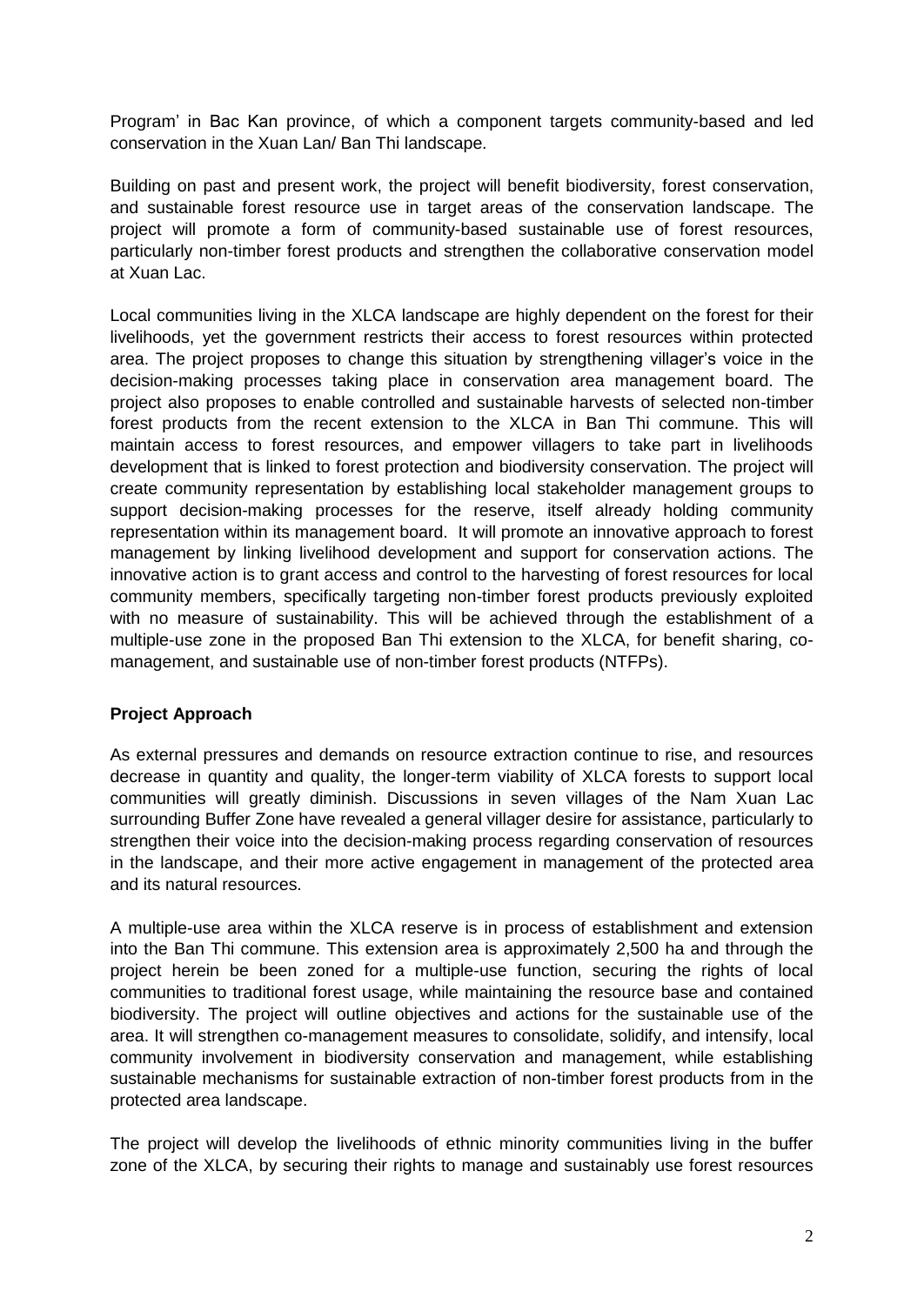within a designated multiple-use zone of the protected area, supporting biodiversity conservation in the entire landscape. It uses a bottom-up participatory approach to build local capacity at all target villages, and adopts the approach of building the capacity of rural institutions for social change and economic progress. The project is supportive PRCF's longterm conservation commitment and innovative approach to community-based management in the Ba Be/ Ha Hang Conservation Complex, which includes the XLCA and its Ban Thi extension, and the PRCF-proposed Francois' Langur Community-based Conservation Area in the Lam Binh/Sinh Long areas in northern Tuyen Quang province. It is also a step forward into PRCF's emerging policy support for community co-management of biodiversity through pilots, working models, and policy dialogue with partners and decision-makers in Vietnam.

## **2. Social and threat analyses**

Land use in the Xuan Lac/Ban Thi landscape is mainly for subsistence cultivation of rice, maize, and cassava, supplemented with limited livestock breeding, mining—often illegally, and non-timber forest extraction. Household agricultural activity is limited to relatively small areas, in which flat-lands are used for seasonal flooded rice cultivation and lower sloped hills are used for hill rice cultivation. The principle forest resources used are timber (for house construction and fuelwood for cooking), wildlife, and seasonal extraction of non-timber forest products, particularly *Amomum xanthioides* and *Alpinia malaccensis* / *Alpinia latilabris*. The project proposes to retain access and use of landscape resources by local communities, particularly in the Ban Thi extension area. A multiple-use area for controlled and sustainable extractions of Amomum and Alpinia will be established, although protection and sustainable use measures will fall on these forest areas.

The main source of livelihoods at the site is agriculture and collection of forestry, none of which will be impaired by project activities. The project does not include a community development component, given the low budget and that complementary community development work will be proposed for funding by other donors to PRCF at the site. Complementary measures in the program will include village self-help groups with revolving funds, agricultural modelling and intensification, and forest rehabilitation and development. Although the project proposes to increase the decision-making power of local communities into management of biodiversity and natural resources in the target XLCA landscape, possible resource restrictions are thought to be of two types: (i) Restrictions that relate to voluntary illegal, un-sustainable, and destructive activities, and (ii) Restrictions that are involuntary in nature and relate to non-damaging access to resources.

#### **Restrictions to damaging activities**

Through strengthening local community representation and involvement in the protected area management board, the project will result in increased conservation measures that will restrict access to forest areas for wildlife hunting and trapping, timber logging, and unsustainable harvest of non-timber forest products. In effect, these activities are already prohibited by law, given that the site is already a national protected area, and that some of the species within, such as the White-eared Night Heron, are protected by Vietnam law.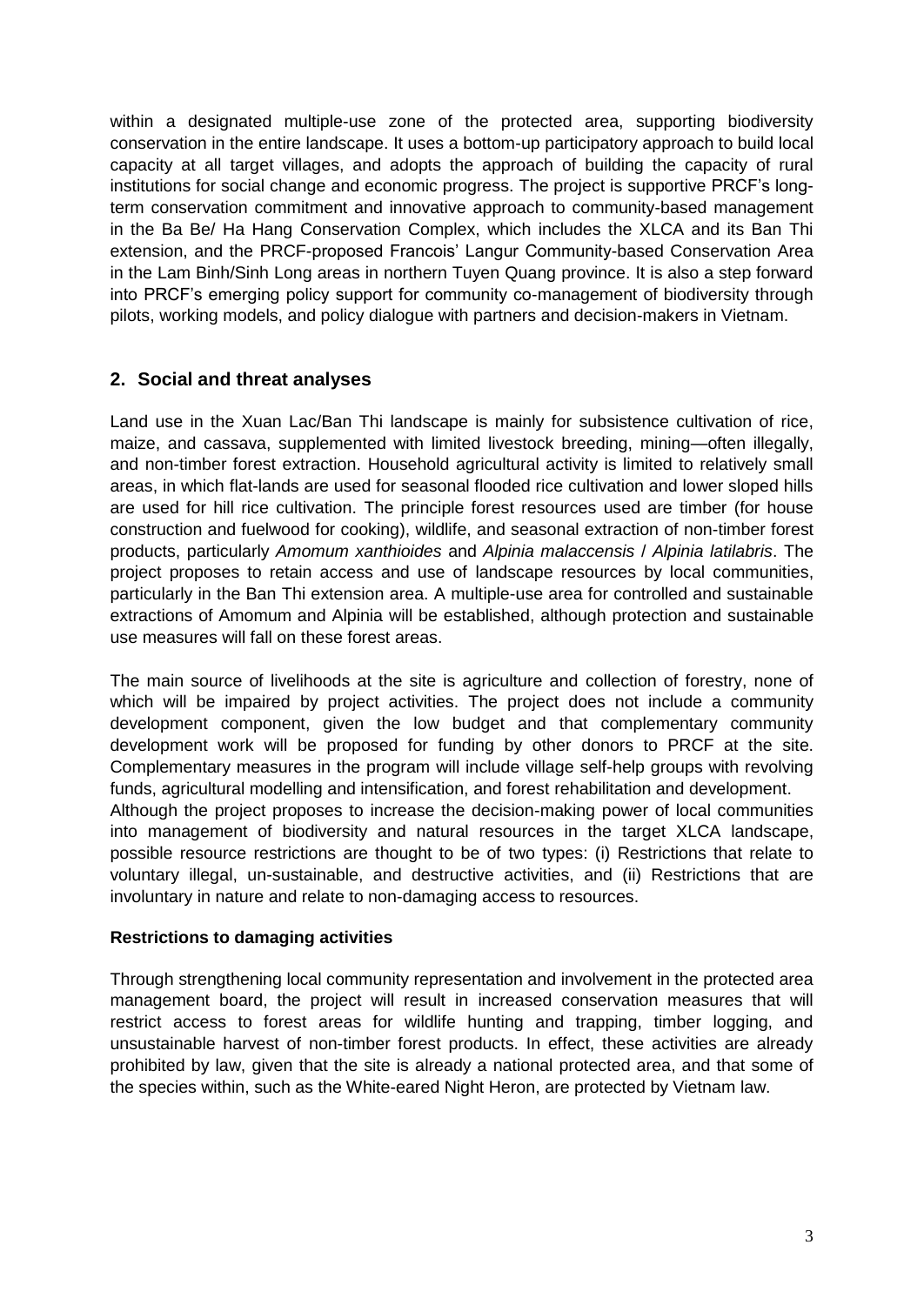### **Restrictions to non-damaging activities**

The proposed strengthening of local community participation in conservation management will result in an increase of collaborative management for resources in the conservation landscape, although with likely little additional impact to villagers because of restrictions to access. Notwithstanding, some non-damaging extractions that currently take place in the protected area, particularly for non-timber forest products and hunting of animals not strictly protected by Vietnamese law, will be restricted. Stiffening management measures, although to include stronger village representation, will result in restrictions of access to some of these forest products.

The project will measure the impact of both types of restrictions upon the local community, by establishing a baseline on present 'legal' and 'illegal' benefits from the Xuan Lac/Ban Thi forest, and measuring changes over a six-month period. Further, information collected from assessments and meetings will be collated and presented in the annual participatory social monitoring workshop to review the situation, sort out solutions, and to assess compliance to CEPF social safeguard policies.

## **3. Plans for participatory implementation**

Through PRCF's 'Biodiversity and Livelihoods Program' activities in Vietnam, all project activities are carried out through the direct involvement of local stakeholder communities. Villagers pretty much carry out project implementation, with project staff facilitating and providing technical advice and direction as needed. For this project, regular meetings with local village leaders and institutions will update on the status of activities, prompting their further involvement and involvement of other villagers as needed. Every six months, PRCF will conduct monitoring of 'village livelihoods' and 'social safeguards', mimicking similar and ongoing monitoring at other CEPF-funded projects in neighbouring Tuyen Quang province.

### **4. How groups eligible for assistance and vulnerable groups will be identified**

A baseline assessment of the community, including a guided random survey of representative households in the seven target villagers, and a socioeconomic questionnaire to village leaders and elders will help identify those households most dependent on forest resources to be restricted. Based on initial survey results, a more in-depth socioeconomic survey of these most vulnerable households will be conducted to establish a baseline and to measure the impact of restrictions upon these households, measuring changes on a six months' basis.

### **5. Planned measures to mitigate impacts and assist affected groups**

Proposed 'multiple-use areas' within the conservation area will retain access by local communities to local forests, except for those critical for the survival of the endangered species. Proposed projects funded by other donors within the PRCF Conservation and Development Program in Bac Kan will prompt sustainable agriculture and forest activities, and establish village self-help groups fitted with savings and loans schemes, to benefit villages (including those not targeted under this CEPF project.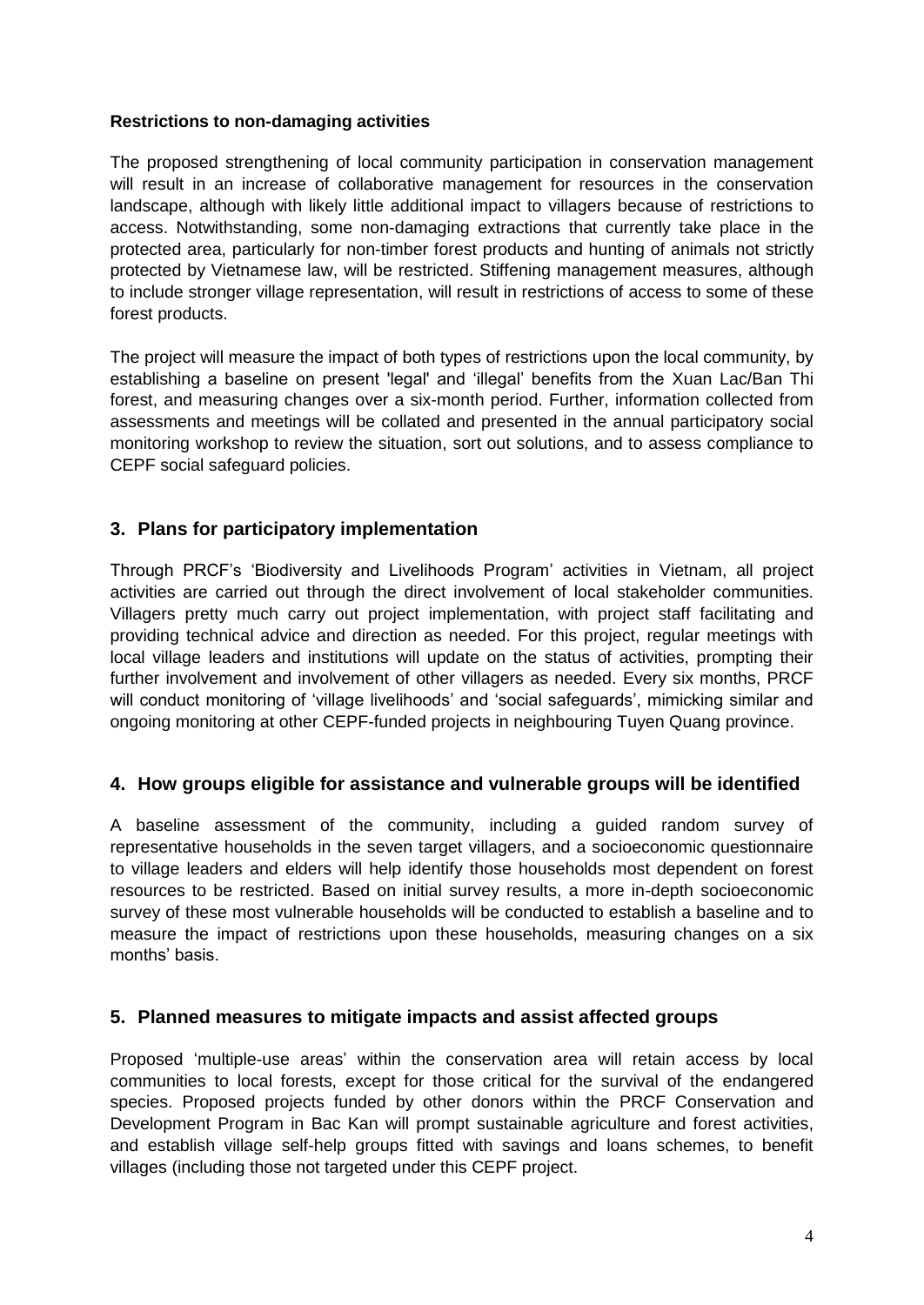## **6. Mechanism to monitor safeguard issues**

Monitoring of social safeguard issues will be included in regular field visits to the project site, and through monthly reporting by project field staff, including a summary of issues brought forth by the local communities through monthly village meetings and consultations by project staff, taking place to listen and annotate the concerns of villagers who may have limited literacy or understanding of Vietnamese Language.

Further to the above, the project will produce a series of posters (as funding is available under different donors to CEPF) explaining the project goals and objectives and providing direct contact details with project offices in Hanoi, and with offices of CEPF Regional Implementation Team in Hanoi and Bangkok. Posters will be produced in both Kinh and major local languages to ensure that all villagers in the Xuan Lan/ Ban Thi landscape will understand. These will also be presented and explained periodically during village meetings to ensure understanding by Dao stakeholders.

Participatory discussions on social safeguard issues will take place regularly, resulting in a six-month safeguard monitoring report submitted to CEPF. Further, on an annual basis, the project will conduct a participatory social monitoring workshop to assess project compliance to CEPF social safeguard policies. Any grievance surfacing or raised from the above communications will be communicated to CEPF directly within 15 days, together with a participatory plan for remedial action.

# **II Social Assessment**

### **1. Indigenous peoples in the project area**

Most villages are near the border of the Nam Xuan Lac SHCA, and comprise mainly two ethnic minorities: Tay and Dao with very few households of Kinh majority. The majority of villages hold only one ethnic group, it being either Tay (five villages) or Dao (four), with two villages holding a few Kinh families. There are 12 villages in the Xuan Lac/ Ban Thi area. The project targets seven of these villages that are closer to the conservation area, with a population of 1,636 people (418 households). Population figures, ethnic composition, and literacy are included in Table 1, below.

Villages households commonly practice rice paddy cultivation in lowland flats and hill rice mostly on a single year rotation, on lower mountain slopes. Agriculture is mixed with livestock breeding, fishing, and collection of forest resources, including medicinal plants, nuts, fruits, mushrooms, bamboo shoots, and hunting. Most Tay communities hold inundated rice plots, while Dao communities practice swidden hill rice. Villagers in the Ban Thi region also carry out mining activities, both legal and illegal. Legal mining is dominated by several mining companies extracting bauxite and similar metals, while illegal mining includes gold excavation and river panning.

The rate of literacy is reported to be exceptionally low (figures will need to be checked), and show eight villages with a below 10% literacy, while the highest reported literacy only reaches 50% at Cho Dien village of 100% Tay people. In terms of poverty, all villages were reported households in poverty, although reports showed between 02% (in Ban Khang) and 100% in Khuoi Ken).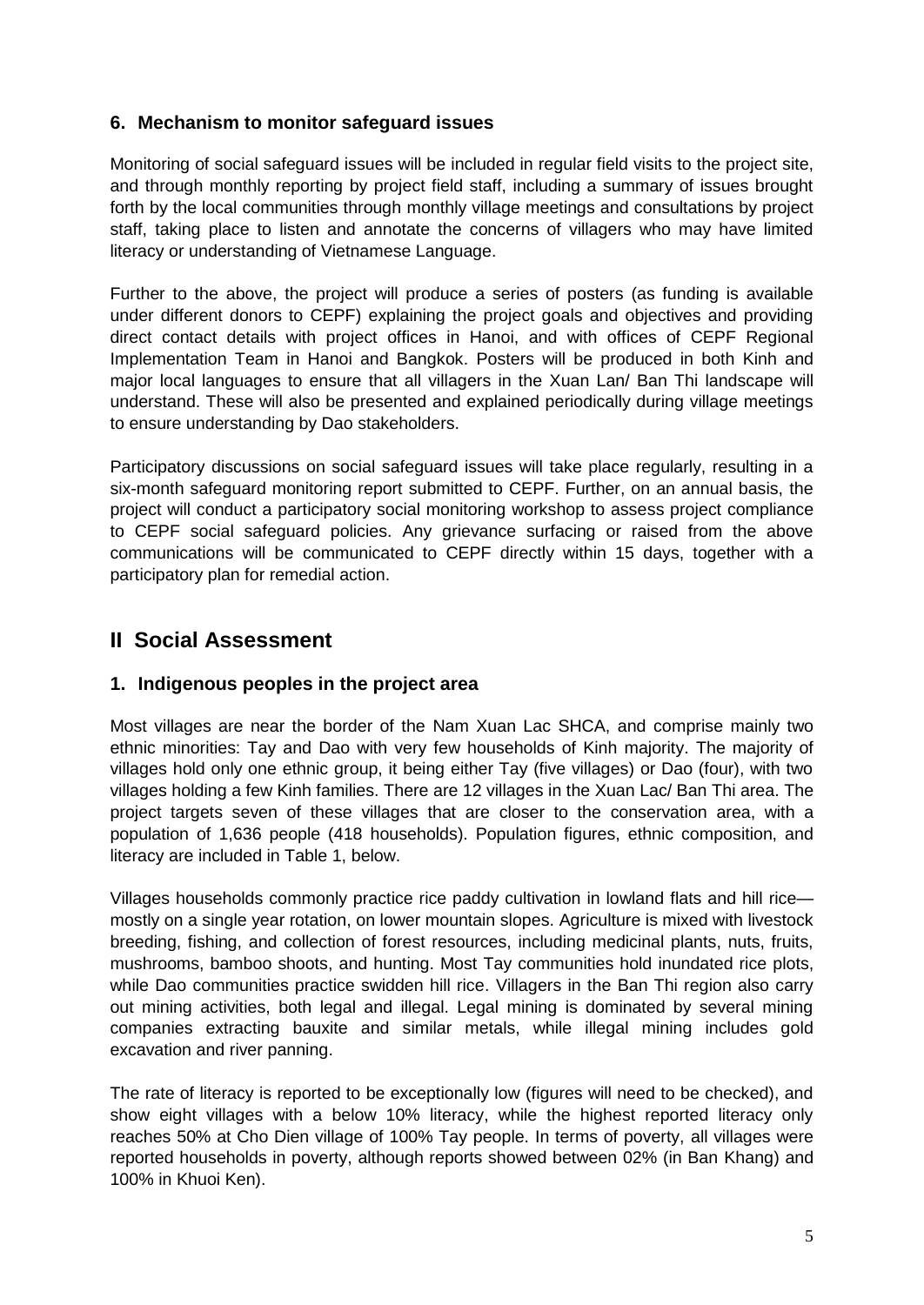### **Tay ethnic minority**

Tay are the largest ethnic minority group in Vietnam. The Tay are the earliest known minority in Vietnam, who are thought to have arrived from inland South East Asia about 500 BC. Tay language belongs to the Tay – Thai language group. Their alphabet is based on the Latin alphabet devised in 1960, like the Viet alphabet. The Tay worship ancestors, the house spirit, kitchen spirit, and the midwife. The Tay are farmers who have a tradition or wet rice cultivation, and a long history of intensive cultivation and irrigation methods like digging irrigation canals. They also maintain the custom of harvesting the rice and thrashing the grains out on wooden racks, while still in the fields, then carrying the threshed rice home in baskets. In addition to cultivating wet fields, the Tay also plant rice on terraced fields along with the other crops and fruit trees. Cattle and poultry raising are well-developed, but a freerange style of animal husbandry is still popular. The market is also an important economic activity. The Tay social system used to resemble a feudal society. One man in each village owned the land, forest and rivers. He ruled over the people living on that land. Tay now live in villages of mixed ethnic groups, enter mixed marriages and leave their traditional settlements to work in other areas. They have adopted other elements of Kinh culture, are therefore considered the most integrated into main stream Vietnamese culture.

#### **Dao ethnic minority**

The Dao are the ninth largest ethnic group in Vietnam. They belong to the H'mong Dao language group and are believed to have started migrating as very small groups from China in the 13th century. The Dao writing is based on Chinese characters adjusted to accommodate their own spelling. The Red Dao men play a dominant role in the family, community and the economy. They also play a major role in ceremonies such as marriages, funerals, and building new houses. The Dao people have many different family names. Each lineage has its own system of different middle names to distinguish people of different generations.

Dao households subsist on terraced rice fields and adopt advanced methods of wet rice cultivation. They have switched from their former nomadic way of life, to that of sedentary farming. The Dao mainly live from rice cultivation ether on burnt-over land and in submerged fields. They also grow subsidiary crops. They still use rudimentary farm tools but apply many progressive techniques in cultivation. Sideline occupations are developed including weaving, carpentry, black smiting, paper-making and vegetable oil-pressure. Relationships among members of the same lineage are always very close and the Dao can definite people of the same lineage by their middleman's and his or her position in that lineage. The Dao social structure is based on the family unit, with men heads of household ruling the family and acting as village leaders. As other ethnic minorities living within larger ethnic groups, the gradually adopt elements of these larger groups, which in the case of the Xuan Lac/Ban Thi area would be Tay cultural elements. In the project landscape, Dao are a real minority groups, living in the most mountainous areas, accessing forests to collect medicinal plants, hunt, and harvest of timber products as needed for home construction and reparations.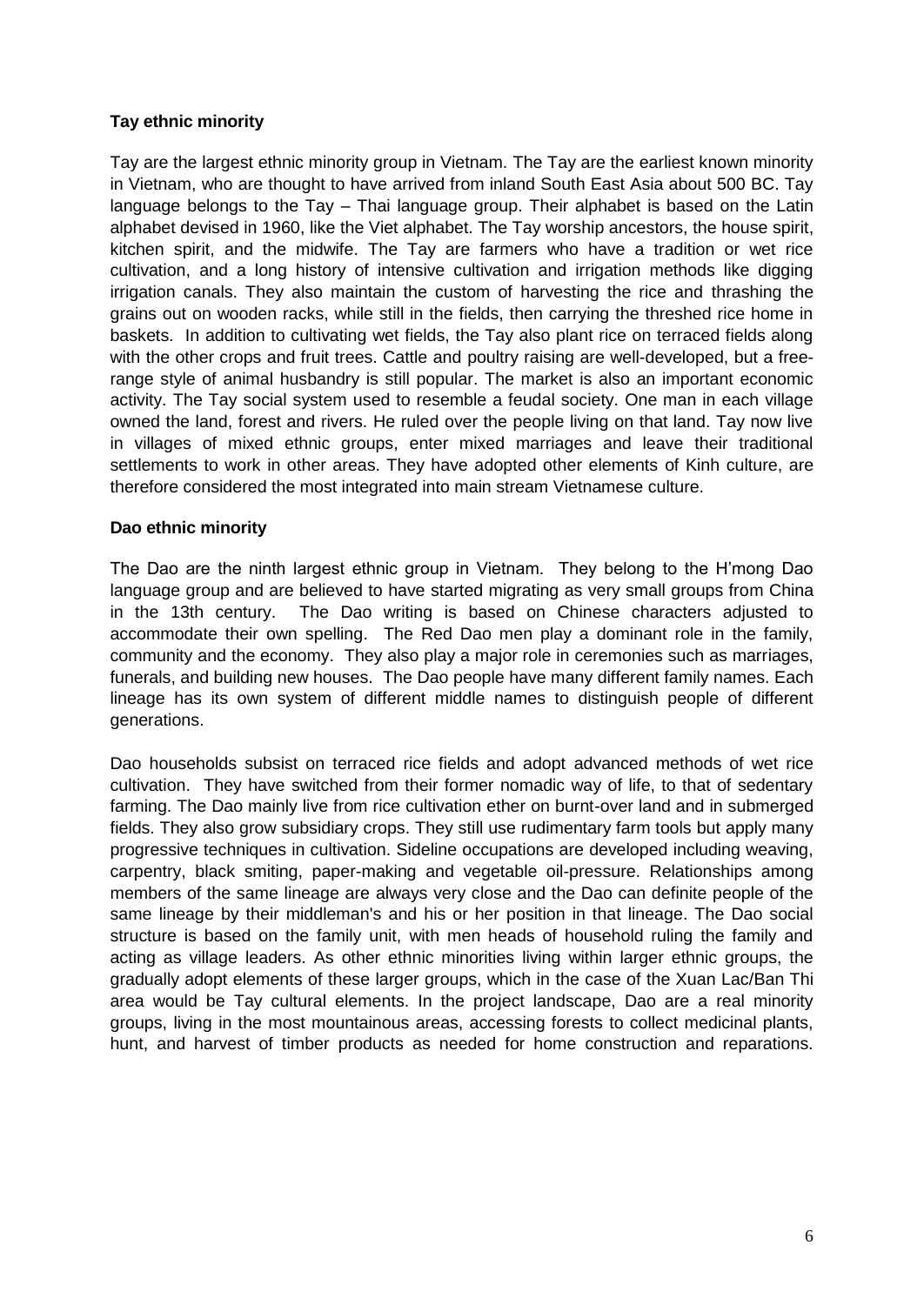# **Table 1. Village socioeconomic information**

| <b>Village</b>                     | <b>Ethnic</b>                              | <b>Households</b> | <b>Population</b> | <b>Self-help Group</b><br><b>Households</b> | <b>Livelihood sources</b>                                                                               | Literacy                                   | Poor ratio        |  |  |  |
|------------------------------------|--------------------------------------------|-------------------|-------------------|---------------------------------------------|---------------------------------------------------------------------------------------------------------|--------------------------------------------|-------------------|--|--|--|
| Xuan Lac commune (477 HH, 2281 PP) |                                            |                   |                   |                                             |                                                                                                         |                                            |                   |  |  |  |
| Na Da                              | $Dao = 100%$                               | 57                | 270               | None                                        | Hill rice, paddy rice, hill agriculture<br>with manioc, maize, livestock, forest<br>resource collection | $~10\%$<br>Write and read in<br>Vietnamese | 23 of 57<br>40 %  |  |  |  |
| Ban Eng                            | $Tay = 100%$                               | 47                | 230               | None                                        | Hill rice, paddy rice, hill agriculture<br>with manioc, maize, livestock, forest<br>resource collection | $-00%$<br>Write and read in<br>Vietnamese  | 8 of 47<br>17 %   |  |  |  |
| <b>Ban</b><br>Khang                | $Tay = 100%$                               | 35                | 160               | None                                        | Hill rice, paddy rice, hill agriculture<br>with manioc, maize, livestock, forest<br>resource collection | $-00\%$<br>Write and read in<br>Vietnamese | 7 of 35<br>2%     |  |  |  |
| <b>Ban Thi commune</b>             |                                            |                   |                   |                                             |                                                                                                         |                                            |                   |  |  |  |
| Phia<br>Khao                       | $Dao = 100%$                               | 43                | 145               | None                                        | Maize, vegetables, mining, forest<br>resource collection                                                | $~20\%$<br>Write and read in<br>Vietnamese | 23 of 34<br>68 %  |  |  |  |
| Khuoi<br>Ken                       | $Dao = 100%$                               | 16                | 76                | None                                        | Maize, manioc, forest resource<br>collection                                                            | $~20\%$<br>Write and read in<br>Vietnamese | 16 of 16<br>100 % |  |  |  |
| Keo Nang                           | $Dao = 100%$                               | 52                | 240               | None                                        | Paddy rice, livestock, forest<br>resource collection                                                    | $-07%$<br>Write and read in<br>Vietnamese  | 21 Of 52<br>40 %  |  |  |  |
| Hop Tien                           | Dao = $80\%$<br>$Tay = 15%$<br>$King = 5%$ | 168               | 575               | None                                        | Livestock, mining, worker maize,<br>forest resource collection                                          | $-02%$<br>Write and read in<br>Vietnamese  | 43 of 168<br>26 % |  |  |  |
| <b>Don Lac commune</b>             |                                            |                   |                   |                                             |                                                                                                         |                                            |                   |  |  |  |
| Coc Toc                            | $Tay = 100%$                               | 47                | 186               | None                                        | Hill rice, hill agriculture and<br>livestock, fishing, forest resource<br>collection, mining            | $-05%$<br>Write and read in<br>Vietnamese  | 6/47<br>12 %      |  |  |  |
| Na Ang                             | $Tay = 100%$                               | 35                | 175               | None                                        | Hill rice, hill agriculture and<br>livestock, forest resource collection,<br>mining                     | $-02%$<br>Write and read in<br>Vietnamese  | 4/45<br>98%       |  |  |  |
| Cho                                | $Tay = 100%$                               | 45                | 190               | None                                        | Hill rice, hill agriculture and                                                                         | $-50%$                                     | 1/45              |  |  |  |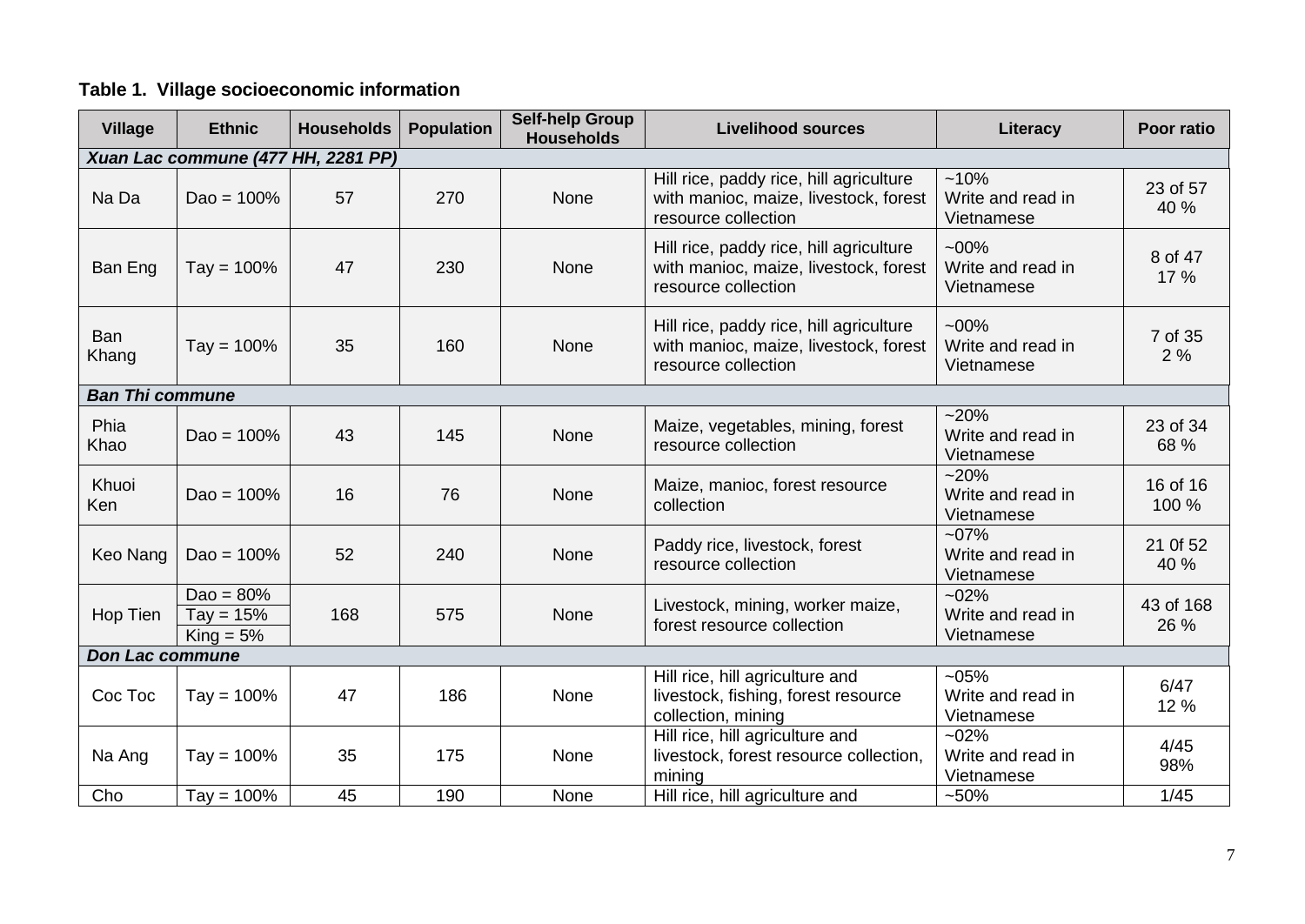| Dieng                    |                      |     |      |                               | livestock, forest resource collection,                                              | Write and read in                           | 02 %          |  |  |  |  |
|--------------------------|----------------------|-----|------|-------------------------------|-------------------------------------------------------------------------------------|---------------------------------------------|---------------|--|--|--|--|
|                          |                      |     |      |                               | mining                                                                              | Vietnamese                                  |               |  |  |  |  |
| <b>Quang Bac commune</b> |                      |     |      |                               |                                                                                     |                                             |               |  |  |  |  |
| Bo Pe                    | $Dao = 80%$          | 43  | 245  | None                          | Hill rice, hill agriculture and<br>livestock, forest resource collection,           | $-00\%$<br>Write and read in                | 16/43<br>37 % |  |  |  |  |
|                          | $King = 20\%$        |     |      |                               | mining                                                                              | Vietnamese                                  |               |  |  |  |  |
| Khuoi<br>Dam             | 97% Dao/<br>03% Kinh | 82  | 352  | None                          | Hill rice, hill agriculture and<br>livestock, forest resource collection,<br>mining | $~100\%$<br>Write and read in<br>Vietnamese | 19/82<br>23 % |  |  |  |  |
| Totals:                  |                      | 418 | 1636 | <b>Direct</b><br>stakeholders |                                                                                     |                                             |               |  |  |  |  |
|                          |                      | 668 | 2784 | All villages                  |                                                                                     |                                             |               |  |  |  |  |